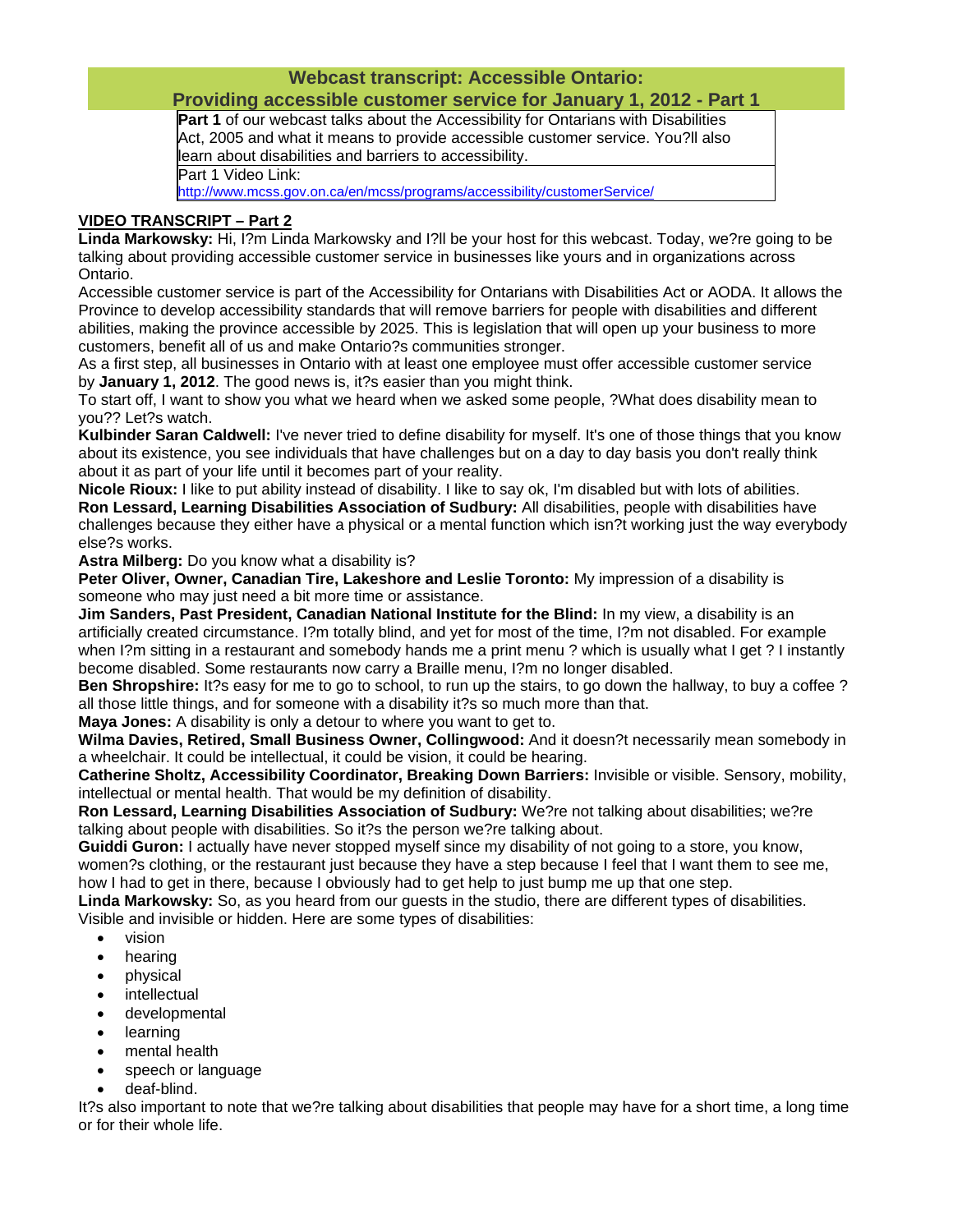Offering accessible customer service is not about the structure of your physical premises ? not about changing doors or adding elevators or ramps.

It?s simply about understanding that customers with disabilities may have different needs and helping them can be as easy as asking one simple question: How can I help?

So you might be wondering:

- Where did this come from?
- What are barriers?
- Does this affect my business?
- What do I need to do?
- How do I get started?
- Who can I talk to if I have questions?

We?re going to answer all these questions, provide you with lots of useful examples and point you to some free online tools.

First, let?s start with some background so you can understand where ?Accessible Customer Service? came from.

The Accessibility for Ontarians with Disabilities Act, 2005 (AODA) became law on June 13, 2005. The purpose of this landmark legislation, is to benefit all people in Ontario by developing mandatory accessibility standards that will identify, remove and prevent barriers for people with disabilities in key areas of daily living. The standards were developed through an inclusive, consensus-based approach by involving:

- people with disabilities
- representatives of business, industries and the non-profit sector
- municipalities and other public sector organizations.

These standards will be implemented in stages?phased in over time. We are being realistic and allowing organizations flexibility to meet the requirements because we want accessibility to succeed.

Accessibility standards have been completed or are being developed in the following key areas:

- Customer Service
- Employment
- Information and Communications
- **Transportation**
- Built Environment.

The Accessible Customer Service standard was the first to be completed and that?s what we?re going to focus on today.

Standards for Employment, Information and Communications and Transportation are next and they are being integrated into one regulation to make it easier for businesses to comply.

The Built Environment standard is the last to be drafted and the government is working to integrate it with the building code and the other accessibility standards.

To be clear, only the standard for Accessible Customer Service is complete. These other standards are still being developed.

Once the other standards are final, we?ll let you know and help you with tools and information so you can be prepared to comply with these standards.

Now, let?s talk a bit about barriers. The standards being developed will remove barriers for people with disabilities and different abilities.

We often think of a barrier as something we can see ? like stairs. But barriers, like disabilities, can also be invisible such as attitudes and stereotypes. When you think about making your organization accessible it is important to be alert to both visible and hidden barriers.

Let?s go back to our friends in the studio and ask them what it means to remove barriers.

**Alf Spencer, Director, Accessibility Directorate of Ontario:** So what make a person?s life inclusive? **Jim Sanders, Past President, Canadian National Institute for the Blind:** Well, I?ve always known that the greatest barrier that people who are blind or others that are labelled as disabled face is not the physical inability it?s the attitude and perception of individuals, others, and society; but perhaps equally as important the attitude and perception that we have of ourselves.

**Guiddi Guron:** My life changed in an instant. You know I was injured in a motor vehicle accident 17 years ago and I think all my family and friends just did not know how to approach me actually and how to sort of handle it. And I think that what I found is that I was the one that was able to make them feel comfortable around me by sort of talking about myself.

**Alf Spencer, Director, Accessibility Directorate of Ontario:** So to make an accessible world for people, we have to start looking at communication.

**Guiddi Guron:** I think it?s usually the first few seconds is what it will take for the two people to be comfortable with each other and then it?s great from there.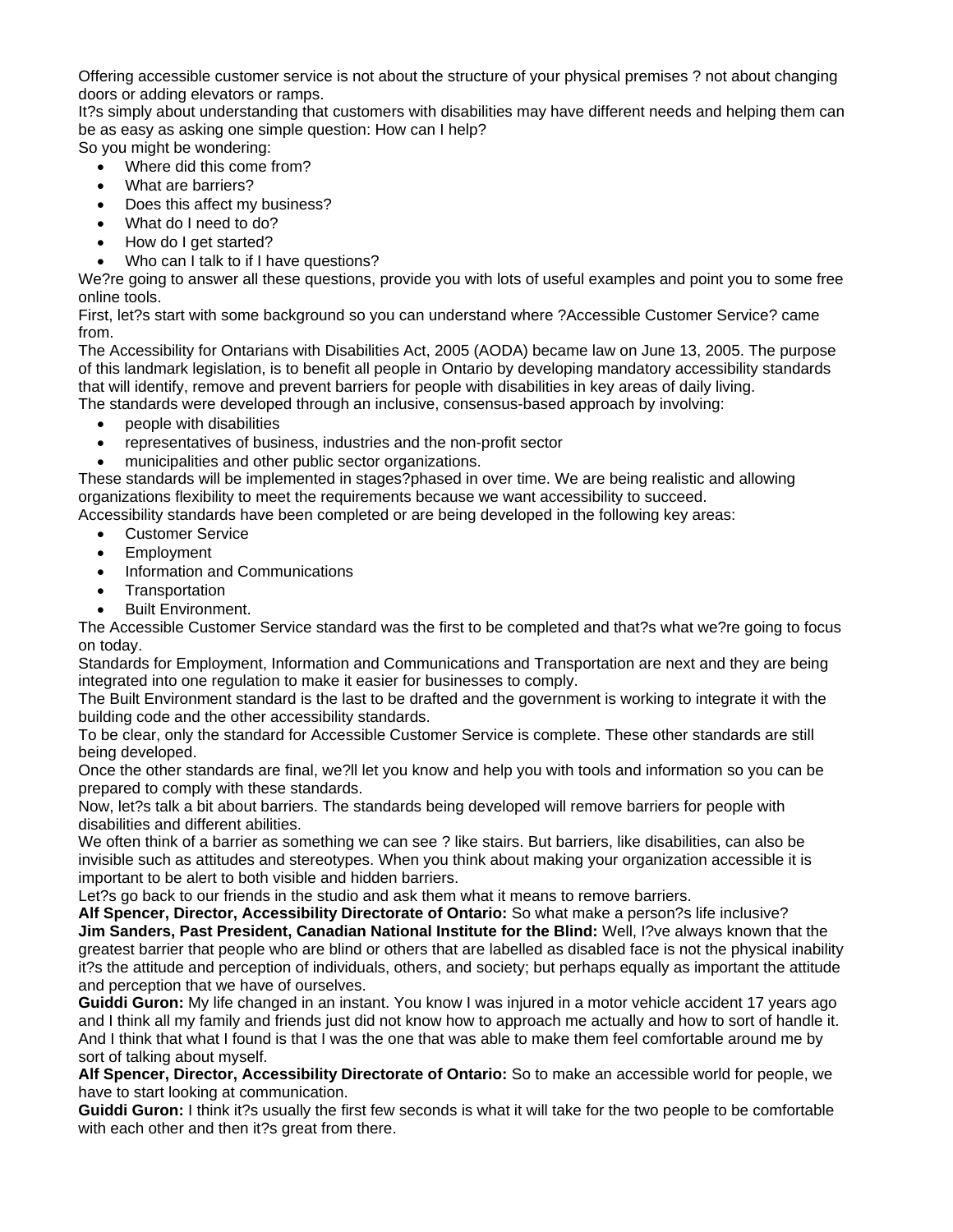**Wilma Davies, Retired, Small Business Owner, Collingwood:** A lot of people feel that because I?m visually impaired that I can read Braille, and I don?t read Braille. I need somebody to read the menu for me, and I like to be ? I would like them to ask me what I would like, I don?t want them to ask somebody sitting next to me because I know what I like and what I don?t like.

**Maya Jones:** A lot of people have this notion that since you can?t see, it really doesn?t matter if you have dark brown shoes or black shoes.

**Alf Spencer, Director, Accessibility Directorate of Ontario:** Often when we take down a barrier for one person, or help to take down a barrier for one person, we put up a barrier for another. Many times you?ll hear people say, well he?s blind, but he may not be blind, he may be a person with a visual impairment. He has different needs. People who are deaf have different needs than people who have hearing impairments. **Ben Shropshire:** It?s kind of absurd how little we know about people with disabilities, in comparison to the rest

of the cultures and the rest of the different groups of people that we live amongst.

**Alf Spencer, Director, Accessibility Directorate of Ontario:** The first thing you have to do is look at yourself. That?s where education starts. Government can tell you, other people can tell you, books can tell you, but until you sort of look at yourself and look at someone you know who has a disability, that?s how you educate yourself.

**Catherine Sholtz, Accessibility Coordinator, Breaking Down Barriers:** If a person doesn?t understand the disability, then they maybe don?t know how to socially interact with the person with the disability.

**Alfred Spencer, Director, Accessibility Directorate of Ontario:** All Ontarians believe in accessibility and they believe it?s the right thing to do. Accessibility is about social inclusion, for the world to be accessible; everybody has to be able to participate.

**Jim Sanders, Past President, Canadian National Institute for the Blind:** A fully accessible society is important for everyone, it will allow many of us to enjoy a quality of life that most others take for granted. **Alfred Spencer, Director, Accessibility Directorate of Ontario:** It is about you and I and people who have disabilities being able to do the same things.

**Linda Markowsky:** So, a barrier is anything that keeps someone with a disability from working, playing, shopping, studying or getting around in our communities.

**Architectural or structural barriers** may result from the design of a building such as stairs, heavy doors or narrow doorways, the width of hallways and even room layout.

**Information and communications barriers, including technology**, can make it difficult for people to receive or convey information. Things like small print size, confusing design of printed materials and the use of language that is not clear or plain can all cause difficulty. Everyday tools like computers and telephones can present barriers but they can also remove them.

**Attitude** is perhaps the most difficult barrier to overcome. Some people worry that they could offend the individual with a disability by offering help so they ignore or avoid people with disabilities altogether. Others may discriminate because of stereotypes.

**Systemic barriers** can occur when attitudes are embedded in policies and procedures. These are any practices or rules that restrict people with disabilities ? for example, a no refund policy in a retail clothing store. People in wheelchairs or scooters, or people with anxiety disorders, frequently can?t try things on in a change room so they must take the clothes home to try them on. But if they don?t fit, and the store has a strict no refund policy, they can?t return them.

To recap, a barrier keeps people from living their full life, from going to work, from play and from participating in their community. There are four types of barriers:

- architectural or structural
- information and communications, including technology
- attitude
- systemic.

Today, we?re going to focus on how to provide customer service in a way that removes, or doesn?t create barriers, for someone with a disability. To learn more about the current status of the other standards and how to recognize and remove barriers visit our website **ontario.ca/AccessON**.

We?ve talked about where the standards came from and what they are intended to do. Now, let?s look at who has to provide accessible customer service. The Accessibility Standards for Customer Service affect companies or organizations that:

- provide goods or services either directly to the public or to other businesses or organizations, and
- have one or more employees in Ontario.

When we say one employee, that doesn?t just mean full-time staff. Even if you just hire one person for the summer, you?re included under the standard.

Manufacturers, wholesalers and construction companies are required to provide accessible service, even though they may not think of their clients as ?customers.? In fact, customers can include other businesses and organizations, governments or a very specific client group that you may serve like health care providers.